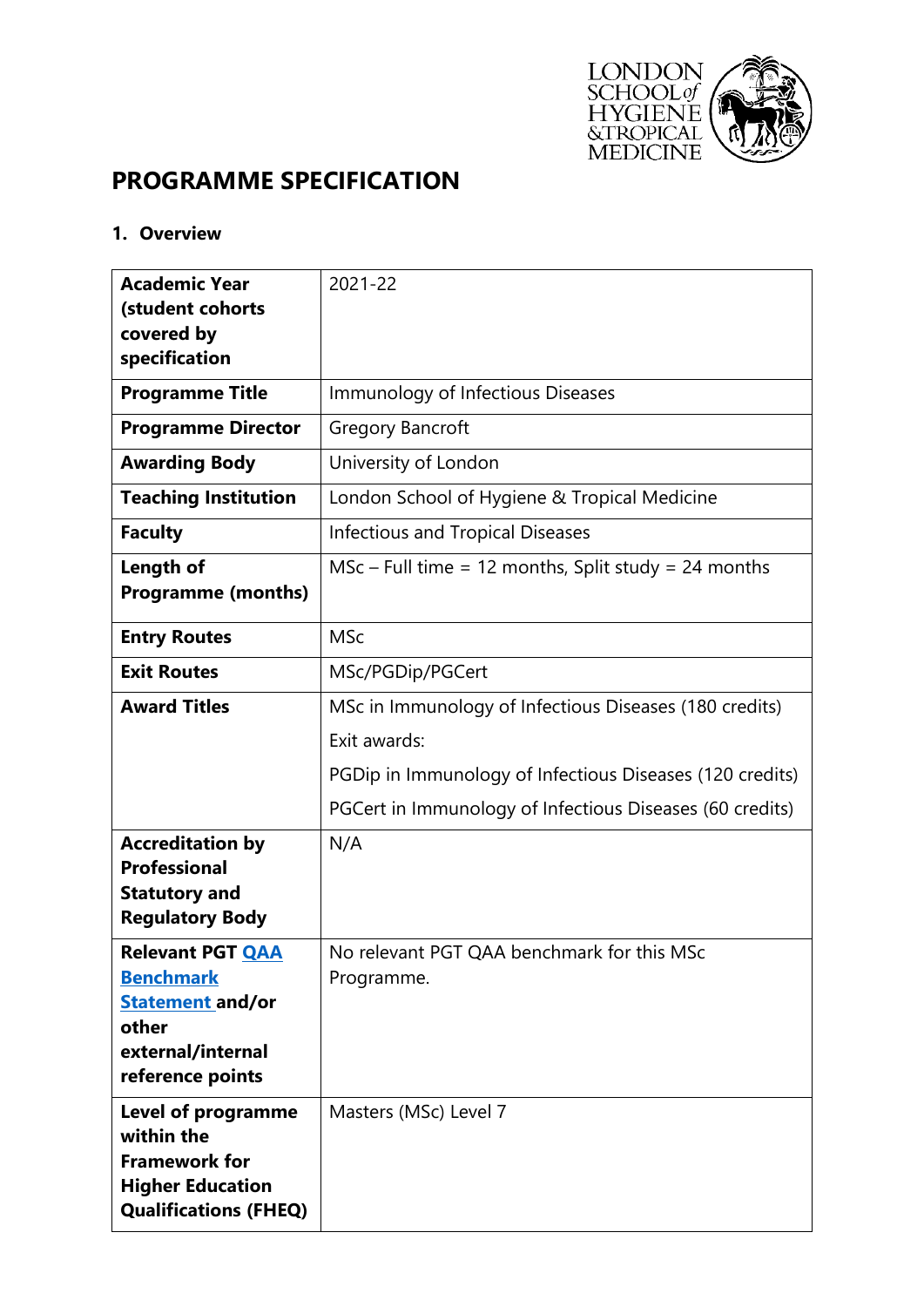| <b>Total Credits</b>                              | <b>CATS: 180</b>                                                                                                                                                                                                                                                                                                                                                                                                                                                                                                                                                                           |  |  |
|---------------------------------------------------|--------------------------------------------------------------------------------------------------------------------------------------------------------------------------------------------------------------------------------------------------------------------------------------------------------------------------------------------------------------------------------------------------------------------------------------------------------------------------------------------------------------------------------------------------------------------------------------------|--|--|
|                                                   | <b>ECTS: 90</b>                                                                                                                                                                                                                                                                                                                                                                                                                                                                                                                                                                            |  |  |
| <b>HECoS Code(s)</b>                              | 100345:100265:100948 (1:1:1)                                                                                                                                                                                                                                                                                                                                                                                                                                                                                                                                                               |  |  |
| <b>Mode of Delivery</b>                           | Our ambition is to open our London campus for as much<br>activity as possible but are mindful that the outbreak of<br>COVID-19 is unprecedented and has the potential to<br>influence the delivery of education around the world for<br>some time to come. We will monitor the pandemic and<br>associated Government restrictions carefully and adjust<br>our plans accordingly.                                                                                                                                                                                                           |  |  |
|                                                   | Please note that an element of on campus laboratory<br>teaching is essential to achieve all the Programme<br>Learning Outcomes. Consequently, in order to study and<br>complete your degree with us, it will be necessary for you<br>to attend some laboratory practical sessions at our<br>campus in London. Should the ongoing pandemic<br>escalate, resulting in Government measures preventing us<br>from delivering on campus teaching, students on lab-<br>based programmes may be required to suspend their<br>studies until such time access to laboratories can be<br>reinstated. |  |  |
| <b>Mode and Period of</b><br><b>Study</b>         | Full time (12 months) or part time/split time (max 24<br>months)                                                                                                                                                                                                                                                                                                                                                                                                                                                                                                                           |  |  |
| <b>Cohort Entry Points</b>                        | Annually in September                                                                                                                                                                                                                                                                                                                                                                                                                                                                                                                                                                      |  |  |
| <b>Language of Study</b>                          | English                                                                                                                                                                                                                                                                                                                                                                                                                                                                                                                                                                                    |  |  |
| <b>Re-sit Policy</b>                              | https://www.lshtm.ac.uk/sites/default/files/academic-<br>manual-chapter-08a.pdf                                                                                                                                                                                                                                                                                                                                                                                                                                                                                                            |  |  |
| <b>Extenuating</b><br><b>Circumstances Policy</b> | https://www.lshtm.ac.uk/sites/default/files/academic-<br>manual-chapter-07.pdf                                                                                                                                                                                                                                                                                                                                                                                                                                                                                                             |  |  |
| <b>Programme</b><br><b>Description</b>            | This programme combines theoretical knowledge and<br>practical training in the immunology of infectious<br>diseases through comprehensive teaching and research<br>methods. Students will gain specialised skills in applying<br>scientific concepts, evaluating scientific data and carrying<br>out modern immunological techniques. Students will<br>benefit from the unique mix of immunology, vaccinology,<br>molecular biology, virology, bacteriology, parasitology,<br>mycology and clinical medicine at the LSHTM.                                                                 |  |  |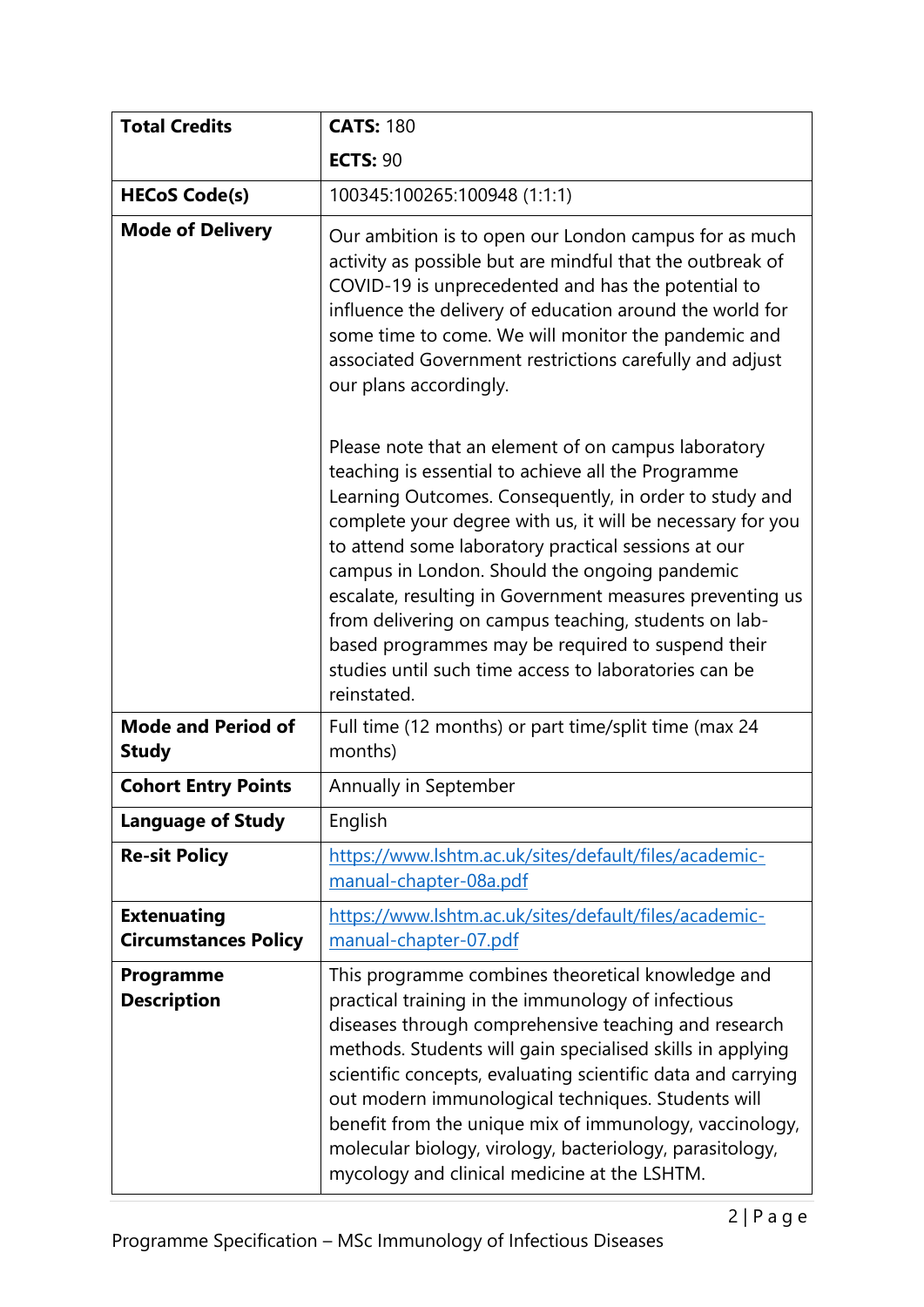|                                                                                        | Infectious diseases represent an increasingly important<br>cause of human morbidity and mortality throughout the<br>world. Vaccine development is thus of great importance<br>in terms of global health. In parallel with this growth,<br>there has been a dramatic increase in studies to identify<br>the innate, humoral or cellular immunological<br>mechanisms which confer immunity to pathogenic<br>viruses, bacteria, fungi and parasites. As a result,<br>increasing numbers of scientists, clinicians and<br>veterinarians wish to develop their knowledge and skills<br>in these areas. |
|----------------------------------------------------------------------------------------|---------------------------------------------------------------------------------------------------------------------------------------------------------------------------------------------------------------------------------------------------------------------------------------------------------------------------------------------------------------------------------------------------------------------------------------------------------------------------------------------------------------------------------------------------------------------------------------------------|
|                                                                                        | The flexible nature of the programme allows students to<br>focus on attaining a broader understanding of infectious<br>disease through attending taught units. Students can also<br>undertake an extended research project within groups<br>led by experienced team leaders. Such projects can<br>involve basic investigations of immune mechanisms or<br>applied field based studies.                                                                                                                                                                                                            |
| <b>Date of Introduction</b><br>of Programme<br>(month/year)                            | The last periodic review of the programme occurred in<br>2015-16.                                                                                                                                                                                                                                                                                                                                                                                                                                                                                                                                 |
| Date of production /<br>revision of this<br>programme<br>specification<br>(month/year) | December 2020                                                                                                                                                                                                                                                                                                                                                                                                                                                                                                                                                                                     |

# **2. Programme Aims & Learning Outcomes**

### **Educational aims of the programme**

The aim of the programme – consistent with the LSHTM's mission to improve health worldwide – is to provide advanced theoretical knowledge and practical training in the immunology of infectious diseases through a comprehensive range of teaching and research methods. It equips students with the range of specialised knowledge and skills in applying scientific concepts, evaluating scientific data and carrying out modern immunological techniques.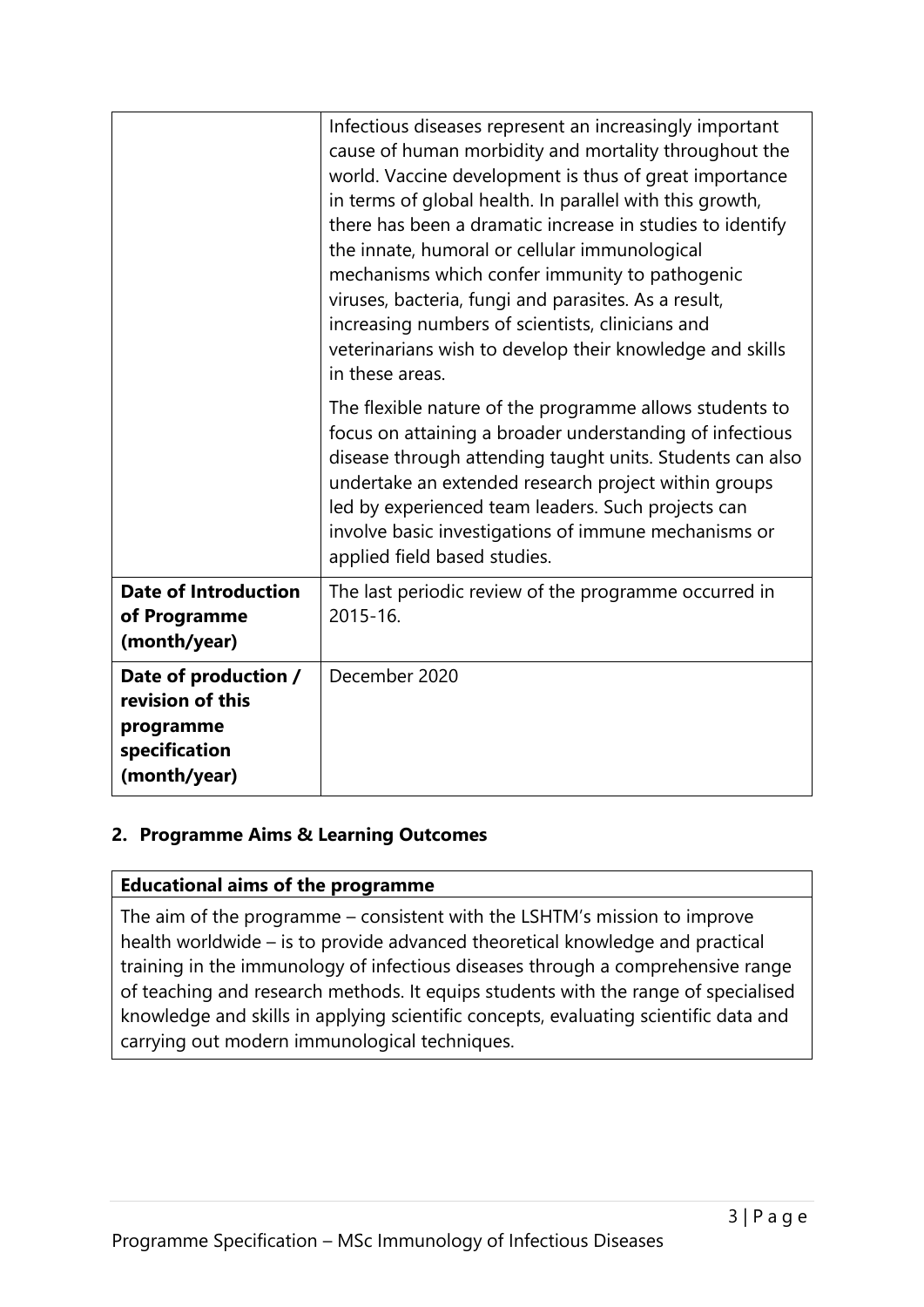## **Programme Learning Outcomes**

By the end of the programme, students will be expected to achieve the following learning outcomes – drawing on material taught across different elements and assessed in a variety of ways.

- (i) demonstrate specialist knowledge and understanding of the basic principles of host immunity to infection against the diverse range of pathogens which confront human populations;
- (ii) apply this specialist knowledge to a range of practical skills and techniques, in particular modern molecular and cellular techniques for assessing immune responses to pathogens;
- (iii) critically assess, select and apply appropriate research methods to investigate basic immunological mechanisms and applied issues in the immunology of infection;
- (iv) critically evaluate primary scientific data and the published scientific literature;
- (v) integrate and present key immunological concepts at an advanced level, both verbally and in written form.

# **Teaching and Learning Strategy**

The programme is taught through a variety of teaching methods including: lectures, small group seminars, practicals and group work with peers. All elements of the programme have specific learning objectives, with content designed to help students achieve these outcomes. Students are expected to learn through both directed and self-directed study.

### **Assessment Strategy**

The programme is assessed through one assessment mid Term 1, written assessments during the week before the start of Term 2, additional individual module assessments (which may include essays, other written coursework, short written exams, group work, presentations or other methods), and a project report in Term 3. Such tasks are designed to assess, via the most appropriate method, whether learning objectives have been met.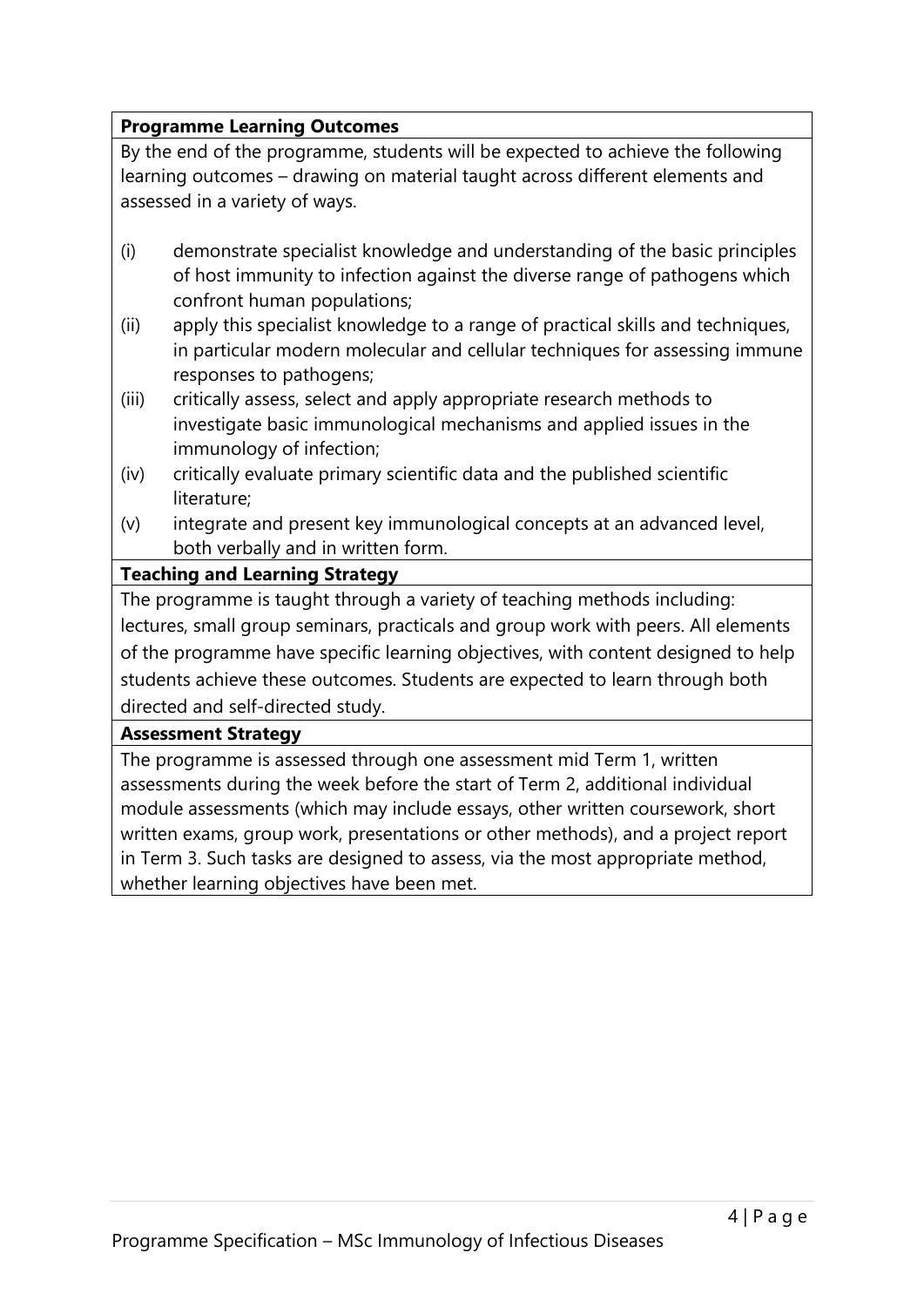## **3. Programme Structure and features, modules, credit assignment and award requirements:**

| <b>Full-time Masters</b>   | Term 1. | Term $2/3$ | Term 3 | <b>Total Credits</b> |
|----------------------------|---------|------------|--------|----------------------|
| Compulsory Modules         |         |            |        | -90                  |
| <b>Recommended Modules</b> |         |            |        | 45                   |
| Project                    |         |            |        | 45                   |

#### *\*\*Without Extended Project\*\**

#### *\*\*With Extended Project\*\**

| Full-time Masters          | Term 1 | Term $2/3$ | Term 3 | <b>Total Credits</b> |
|----------------------------|--------|------------|--------|----------------------|
| Compulsory Modules         |        |            |        | 90                   |
| <b>Recommended Modules</b> |        |            |        |                      |
| <b>Extended Project</b>    |        |            |        |                      |

Module information is correct at the time of publication, but minor amendments may be made subject to approval as detailed in Chapter 3 of the LSHTM Academic [Manual.](https://www.lshtm.ac.uk/sites/default/files/academic-manual-chapter-03.pdf) Optional (i.e. recommended non-compulsory) modules listed are indicative and may change from year to year. [https://www.lshtm.ac.uk/study/courses/changes](https://www.lshtm.ac.uk/study/courses/changes-courses)[courses](https://www.lshtm.ac.uk/study/courses/changes-courses)

| <b>Term</b>    | <b>Slot</b>    | <b>Module Code</b> | <b>Module Title</b>                                 | <b>Module Type</b><br>(compulsory or<br>recommended) | <b>Credits</b><br>(CATS) |
|----------------|----------------|--------------------|-----------------------------------------------------|------------------------------------------------------|--------------------------|
| 1              | AB1            | 3196               | Analysis & Design<br>of Research Studies            | Compulsory                                           | 10                       |
| 1              | AB1            | 3120               | Immunology of<br><b>Infectious Diseases</b>         | Compulsory                                           | 50                       |
| 1              | AB1            | 3333               | Molecular Biology                                   | Recommended<br>(Supplementary)                       | $\overline{0}$           |
| $\overline{2}$ | C <sub>1</sub> | 3134               | Advanced<br>Immunology 1<br>(linked)                | Compulsory                                           | 15                       |
| $\overline{2}$ | C <sub>2</sub> | 3144               | Advanced<br>Immunology 2<br>(linked)                | Compulsory                                           | 15                       |
| $\overline{2}$ | D <sub>1</sub> | 3158               | <b>Advanced Training</b><br>in Molecular<br>Biology | Recommended                                          | 15                       |
| $\overline{2}$ | D <sub>1</sub> | 3167               | Immunology of<br><b>Clinical Diseases</b>           | Recommended                                          | 15                       |
| $\overline{2}$ | D <sub>2</sub> | 3177               | Immunology of<br>Parasitic Infection                | Recommended                                          | 15                       |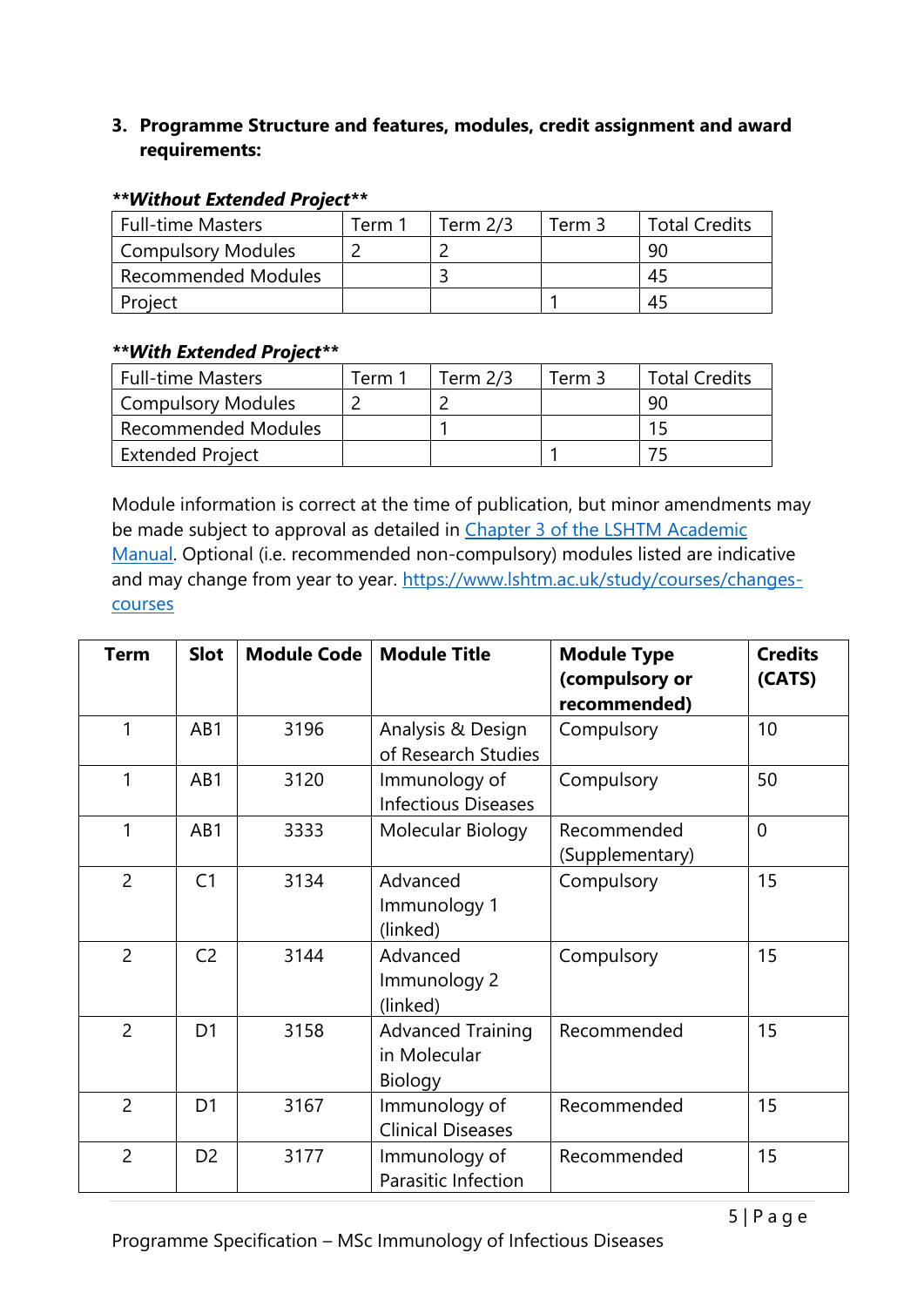| $\overline{2}$ | D <sub>2</sub>                    | 3160 | Molecular Research<br>in Infectious<br><b>Diseases</b> | Recommended | 15 |
|----------------|-----------------------------------|------|--------------------------------------------------------|-------------|----|
| $2$ and $3$    | D1,<br>D <sub>2</sub><br>and<br>Е | 3000 | <b>Extended Project</b>                                | Recommended | 75 |
| $\overline{3}$ | E                                 | 3169 | Antimicrobial<br>Chemotherapy                          | Recommended | 15 |
| $\overline{3}$ | E                                 | 3260 | Cell Biology of<br>Host-Pathogen<br>Interactions       | Recommended | 10 |
| 3              | E                                 | 3174 | <b>HIV</b>                                             | Recommended | 15 |
| 3              | E                                 | 3130 | Mycology                                               | Recommended | 15 |
| $\overline{3}$ | E                                 | 3465 | <b>Neglected Tropical</b><br><b>Diseases</b>           | Recommended | 15 |
| 3              | E                                 | 3191 | Vaccine<br>Immunology                                  | Recommended | 15 |

# **Contact time**

Student contact time refers to the tutor-mediated time allocated to teaching, provision of guidance and feedback to students. This time includes activities that take place in face-to-face contexts such as on-campus lectures, seminars, demonstrations, tutorials, supervised laboratory workshops, practical classes, project supervision and external fieldwork or visits, as well as where tutors are available for one-to-one discussions and interaction by email. Student contact time also includes tutor-mediated activities that take place in online environments, which may be synchronous (using real-time digital tools such as Zoom or Blackboard Collaborate Ultra) or asynchronous (using digital tools such as tutor-moderated discussion forums or blogs often delivered through the School's virtual learning environment, Moodle). Module contact time will be defined in the individual module specifications and provided to students at the start of their programme.

This definition is based on the one provided by the **Quality Assurance Agency for** [Higher Education \(QAA\) Explaining contact hours \(2011\) guidance document, page 4](https://www.qaa.ac.uk/docs/qaa/quality-code/contact-hours-guidance.pdf)  [available here.](https://www.qaa.ac.uk/docs/qaa/quality-code/contact-hours-guidance.pdf) Student contact time, together with time allocated for independent study and assessment, determines the total student study hours for a module or programme. Although there are separate hours allocated for each of these activities, they should always be clearly linked together to support effective learning. The London School of Hygiene and Tropical Medicine (LSHTM) defines high quality contact time as structured, focused, purposeful and interactive.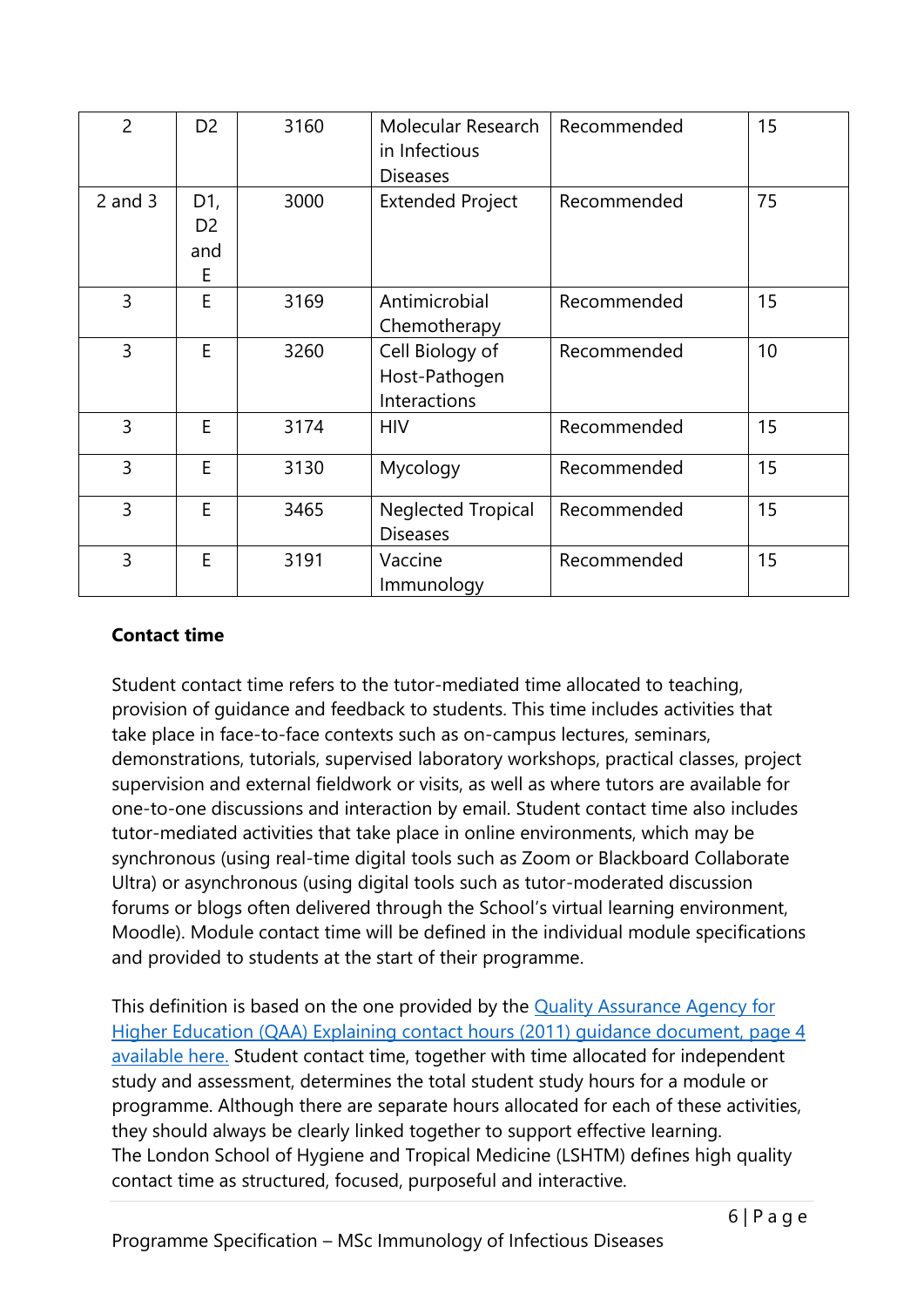### **4: Entry Requirements**

#### **Criteria for admission**

Applicants must normally satisfy the LSHTM's general entrance requirements and additional programme-specific entrance requirements to be considered for admission. Applications must be submitted in accordance with the procedures and deadlines given in the web-based or printed prospectus.

In order to be admitted to a postgraduate taught degree programme of the London School of Hygiene & Tropical Medicine, an applicant must:

a) hold a first degree at Second Class Honours standard in a relevant discipline, a degree in medicine at the same standard, or another degree of equivalent awarded by an overseas institution recognised by UK Naric or Barrons.

## **OR**

b) hold a professional qualification appropriate to the programme of study to be followed obtained by written examinations and judged by the LSHTM to be equivalent to a Second Class Honours degree or above.

### **OR**

c) have relevant professional experience or training which is judged by the LSHTM to be equivalent to a Second Class Honours degree or above.

# **AND**

satisfy any additional requirements where prescribed for admission to a specific programme.

### For further information, please see

[https://www.lshtm.ac.uk/study/how-apply/applying-masters-degree-london/you](https://www.lshtm.ac.uk/study/how-apply/applying-masters-degree-london/you-apply-msc)[apply-msc](https://www.lshtm.ac.uk/study/how-apply/applying-masters-degree-london/you-apply-msc)